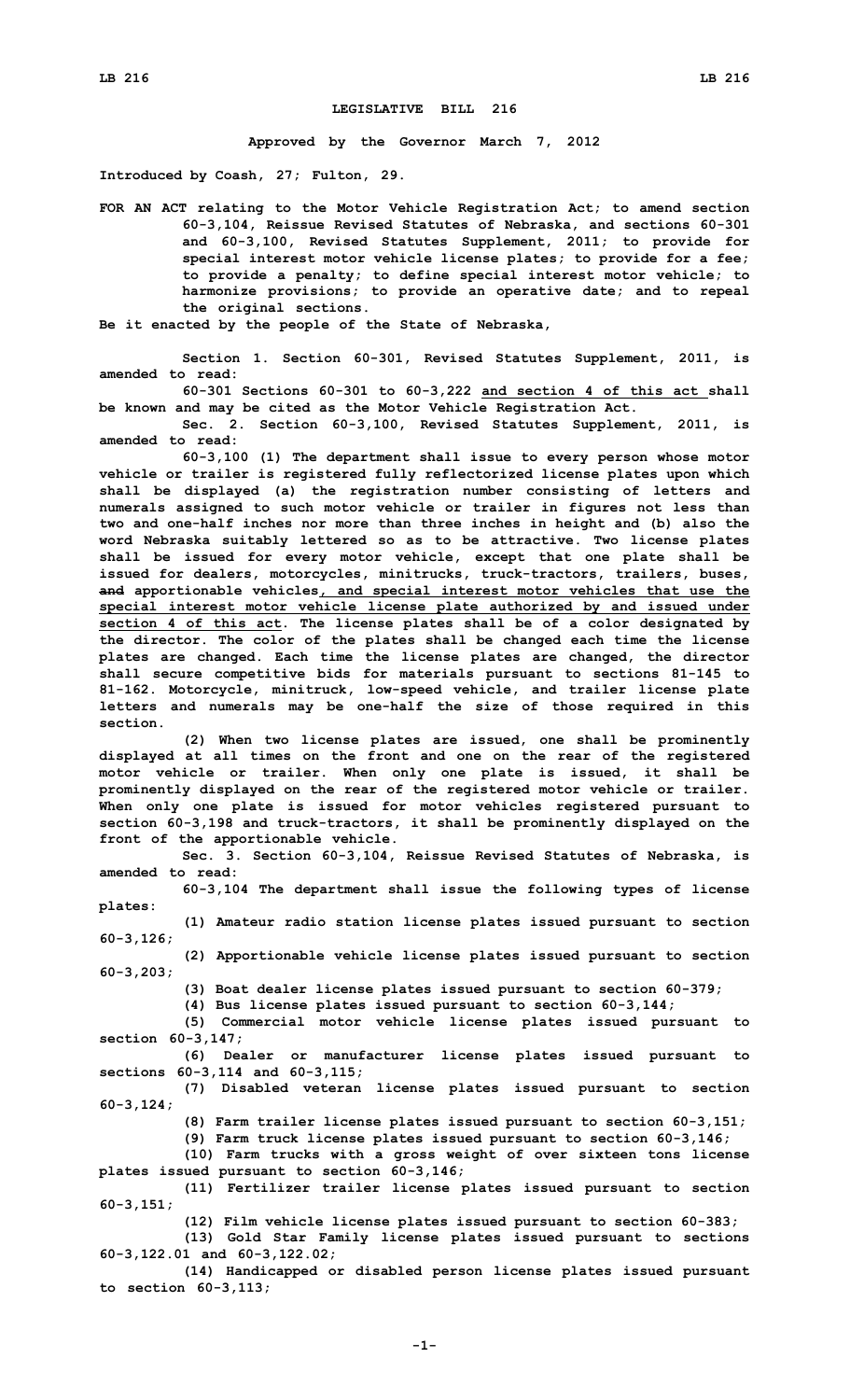**(15) Historical vehicle license plates issued pursuant to sections 60-3,130 to 60-3,134; (16) Local truck license plates issued pursuant to section 60-3,145; (17) Minitruck license plates issued pursuant to section 60-3,100; (18) Motor vehicle license plates for motor vehicles owned or operated by the state, counties, municipalities, or school districts issued pursuant to section 60-3,105; (19) Motor vehicles exempt pursuant to section 60-3,107; (20) Motorcycle license plates issued pursuant to section 60-3,100; (21) Nebraska Cornhusker Spirit Plates issued pursuant to sections 60-3,127 to 60-3,129; (22) Nonresident owner thirty-day license plates issued pursuant to section 60-382; (23) Passenger car having <sup>a</sup> seating capacity of ten persons or less and not used for hire issued pursuant to section 60-3,143; (24) Passenger car having <sup>a</sup> seating capacity of ten persons or less and used for hire issued pursuant to section 60-3,143; (25) Pearl Harbor license plates issued pursuant to section 60-3,122; (26) Personal-use dealer license plates issued pursuant to section 60-3,116; (27) Personalized message license plates for motor vehicles and cabin trailers, except commercial motor vehicles registered for over ten tons gross weight, issued pursuant to sections 60-3,118 to 60-3,121; (28) Prisoner-of-war license plates issued pursuant to section 60-3,123; (29) Purple Heart license plates issued pursuant to section 60-3,125; (30) Recreational vehicle license plates issued pursuant to section 60-3,151; (31) Repossession license plates issued pursuant to section 60-375; (32) Special interest motor vehicle license plates issued pursuant to section 4 of this act; (32) (33) Specialty license plates issued pursuant to sections 60-3,104.01 and 60-3,104.02; (33) (34) Trailer license plates issued for trailers owned or operated by the state, counties, municipalities, or school districts issued pursuant to section 60-3,106; (34) (35) Trailer license plates issued pursuant to section 60-3,100; (35) (36) Trailers exempt pursuant to section 60-3,108; (36) (37) Transporter license plates issued pursuant to section 60-378; (37) (38) Trucks or combinations of trucks, truck-tractors, or trailers which are not for hire and engaged in soil and water conservation work and used for the purpose of transporting pipe and equipment exclusively used by such contractors for soil and water conservation construction license plates issued pursuant to section 60-3,149; (38) (39) Utility trailer license plates issued pursuant to section 60-3,151; and (39) (40) Well-boring apparatus and well-servicing equipment license plates issued pursuant to section 60-3,109. Sec. 4. (1) The department shall either modify an existing plate design or design license plates to identify special interest motor vehicles, to be known as special interest motor vehicle license plates. The department, in designing such special interest motor vehicle license plates, shall include the words special interest and limit the manufacturing cost of each plate to an amount less than or equal to the amount charged for license plates pursuant to section 60-3,102. The department shall choose the design of the plate. The department shall make applications available for this type of plate when it is designed. (2) One type of special interest motor vehicle license plate shall be alphanumeric plates. The department shall: (a) Assign <sup>a</sup> designation up to seven characters; and (b) Not use <sup>a</sup> county designation. (3) One type of special interest motor vehicle license plate shall be personalized message plates. Such plates shall be issued subject to the same conditions specified for personalized message license plates in section 60-3,118.**

**(4) <sup>A</sup> person may apply to the department for <sup>a</sup> special interest motor vehicle license plate in lieu of regular license plates on an application prescribed and provided by the department for any special interest**